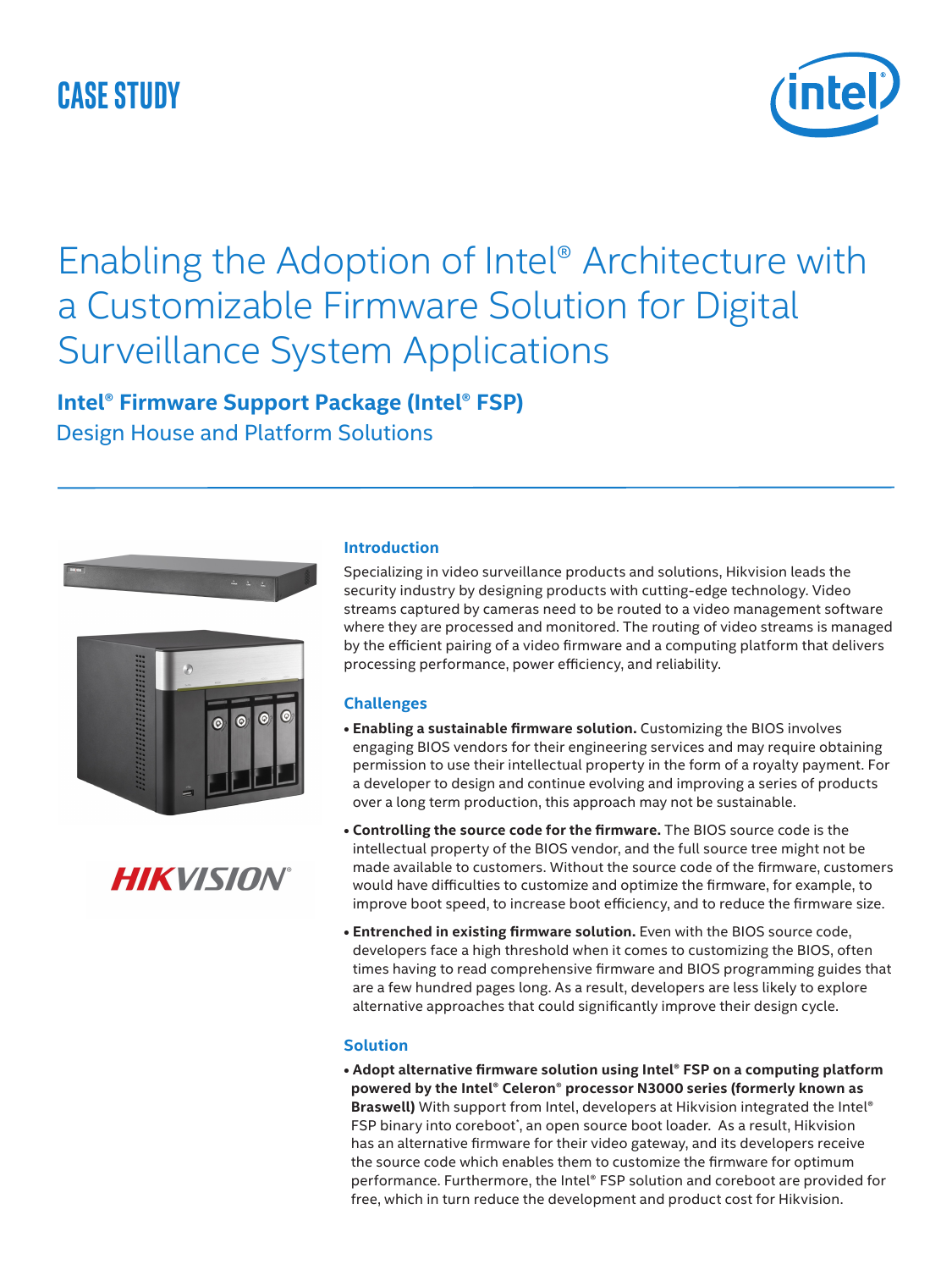### Leading the way with innovation using Intel® Architecture

#### **Customizing the Firmware**

 With Intel® Firmware Support Package, developers at Hikvision gain access to the source code of the firmware, enabling them to have control over how to customize the firmware for curent and future development. A video gateway is a specialized product that performs a dedicated function. The firmware for the system can be customized and optimized for performance and reliability, for example, by removing unnecessary features and leaving only the core features needed for the system to perform its functions. One option is to engage the engineering services of a firmware vendor to provide a firmware solution. Instead, Hikvision chose to develop their own firmware by selfintegrating the Intel® FSP binary into coreboot, an open-source firmware stack.

coreboot is an open-source initiative that provides the source code for customization, and it has an online community that provides technical support. coreboot is designed to be simple, flexible, and fast, which makes it suitable for the requirements of the video gateway. coreboot may be downloaded from [www.coreboot.org.](www.coreboot.org)

Intel® FSP solution provides a binary that initializes the essential and basic functions of Intel® processors, and then coreboot takes over to perform the remaining functions to initialize the platform. The Intel® FSP solution (which includes the binary and the Binary Configuration Tool) is available for free to everyone. By creating the interface between coreboot and the Intel® FSP binary, developers at Hikvision are able to use forthcoming releases of Intel® FSP that support more Intel® processors. The firmware can be expected to work with minimum porting effort.

Hikvision has different product lines, each with their specific design requirements. With support from

Intel, developers at Hikvision modified coreboot for board-specific implementations, which are then used for their video gateway solution. The developers have access to the source code, enabling them to have control over how to customize the firmware for current and future development. For long-term production at high volumes, Hikvision finds this level of control over the firmware very attractive.

#### **Migrating to Intel® Architecture**

There are two avenues of support for developers should the reference release of Intel® FSP and coreboot not fulfill their specific product requirements. Normally, for developers who do not have the experience modifying coreboot and who are under tight time-to-market deadlines, the fastest way to get support is to engage any Intel Ecosystem Partners (see the list in<www.intel.com/fsp>). There is an one-time engineering service fee incurred, depending on the agreement between the developer and the ecosystem partner, and the level of support required.

For this case—in conjunction with the Architectural Conversion (AC) Program launched by Intel IOTG (Internet of Things Group) in 2015—Hikvision receives complimentary direct support from Intel. This enables Hikvision to convert its platform designs from a competitor's architecture to Intel® Architecture with custom firmwares based on Intel® FSP and coreboot. Intel provides support to enable key features not included in the reference coreboot release; the support includes adding code and editing the reference coreboot source code to enable legacy OS boot, to define thermal zones (thermal throttling and processor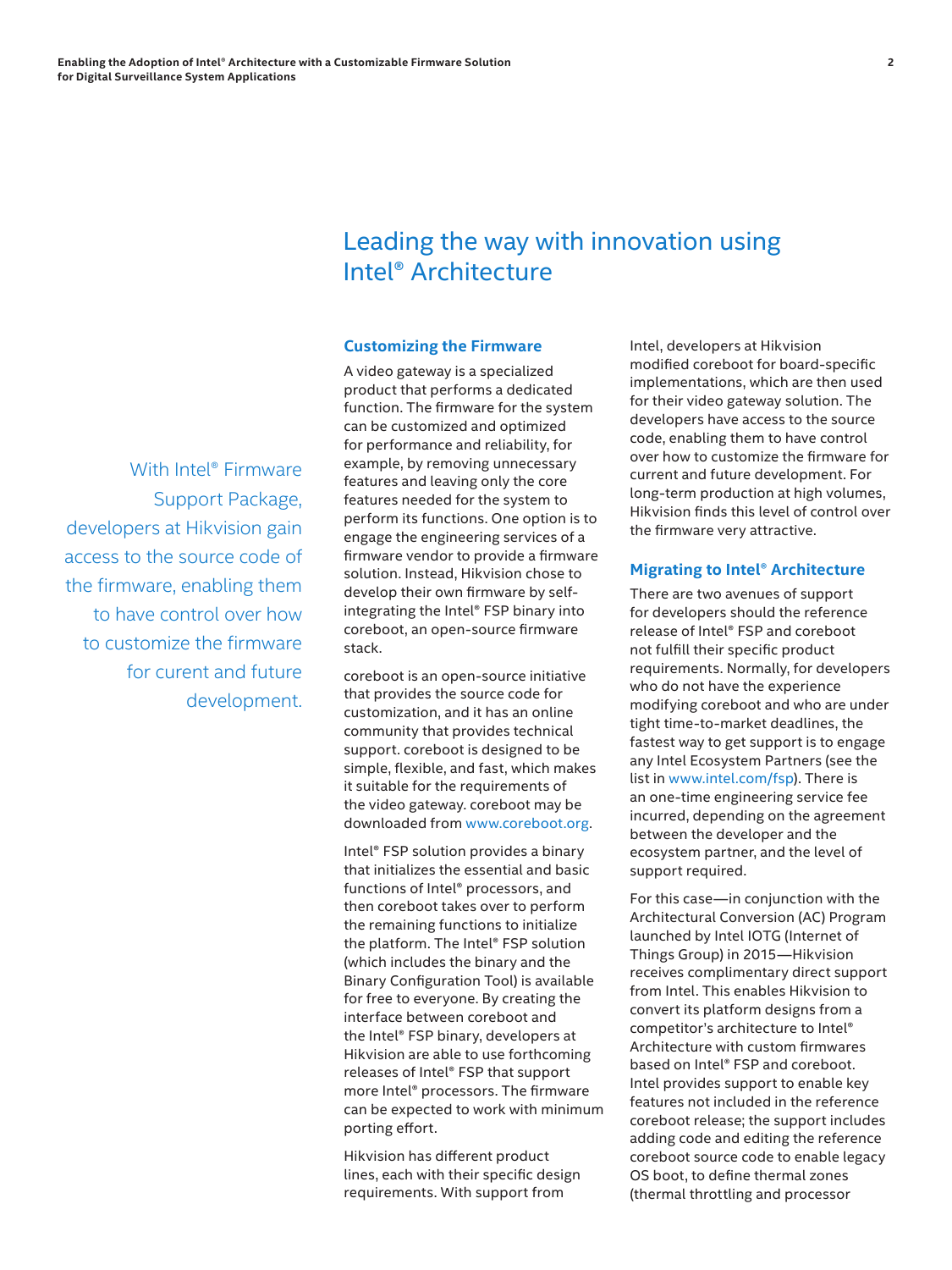thermal trip), and to enable PXE boot.

Furthermore, under the terms of the SLA (Source Code License Agreement) with Intel, Hikvision receives the source code for Intel® FSP. Together with the source code for coreboot, Hikvision has full control over the firmware it develops.

Under the AC program, Intel works with Hikvision to complete the migration to a platform powered by Intel® Celeron® processor N3000 series (formerly known as Braswell). When the migration is completed, the support for Intel® FSP enters an agreed-upon sustaining period. Until this period ends, Intel continues to provide support for any outstanding issues with the enabled features; however, requests for new features are not supported. For other coreboot support, Hikvision can either refer to the open source community, to an ecosystem partner, or to their own developers (should they have enough experience with coreboot).

#### **Conclusion**

To stay ahead of the competition, Hikvision's approach to lead the market forward in innovation is a strategic advantage. Moving away from the UEFI BIOS and developing its alternative firmware, developers at Hikvision have control over the schedules and development resources of the custom firmware.

Typically, developers face significant obstacles when developing an alternative firmware, having to deal with limited technical support, restricted access to the firmware source code, and constrained engineering resources. For Hikvision, the solution is Intel® FSP, which includes technical support, source code, and a binary component to initialize the Intel silicon, all of which are available for free to developers. The Intel® FSP binary is then integrated into coreboot—an open source firmware stack that is also available currently for free—to initialize the remaining functions.

Using the Intel® FSP solution, and with Intel providing initial technical support, Hikvision has developed an alternative firmware for its video gateway, which is based on a computing platform powered by the Intel® Celeron® processor N3000 series (formerly known as Braswell). Developers at Hikvision have access to the source code of the firmware, and they are able to perform customization to extract maximum performance from their designs. Furthermore, Intel® FSP also extends the reach of developers to other Intel® processor families, giving Hikvision the flexibility to scale their designs for future requirements.

With a custom firmware developed using Intel® FSP and coreboot, Hikvision is one of the first Intel customers in the People's Republic of China to replace the UEFI BIOS in its actual product deployment.



**A video gateway receives data streams from security devices and routes them to a video recording device where the information can be monitored and, if necessary, the alarm triggered.**